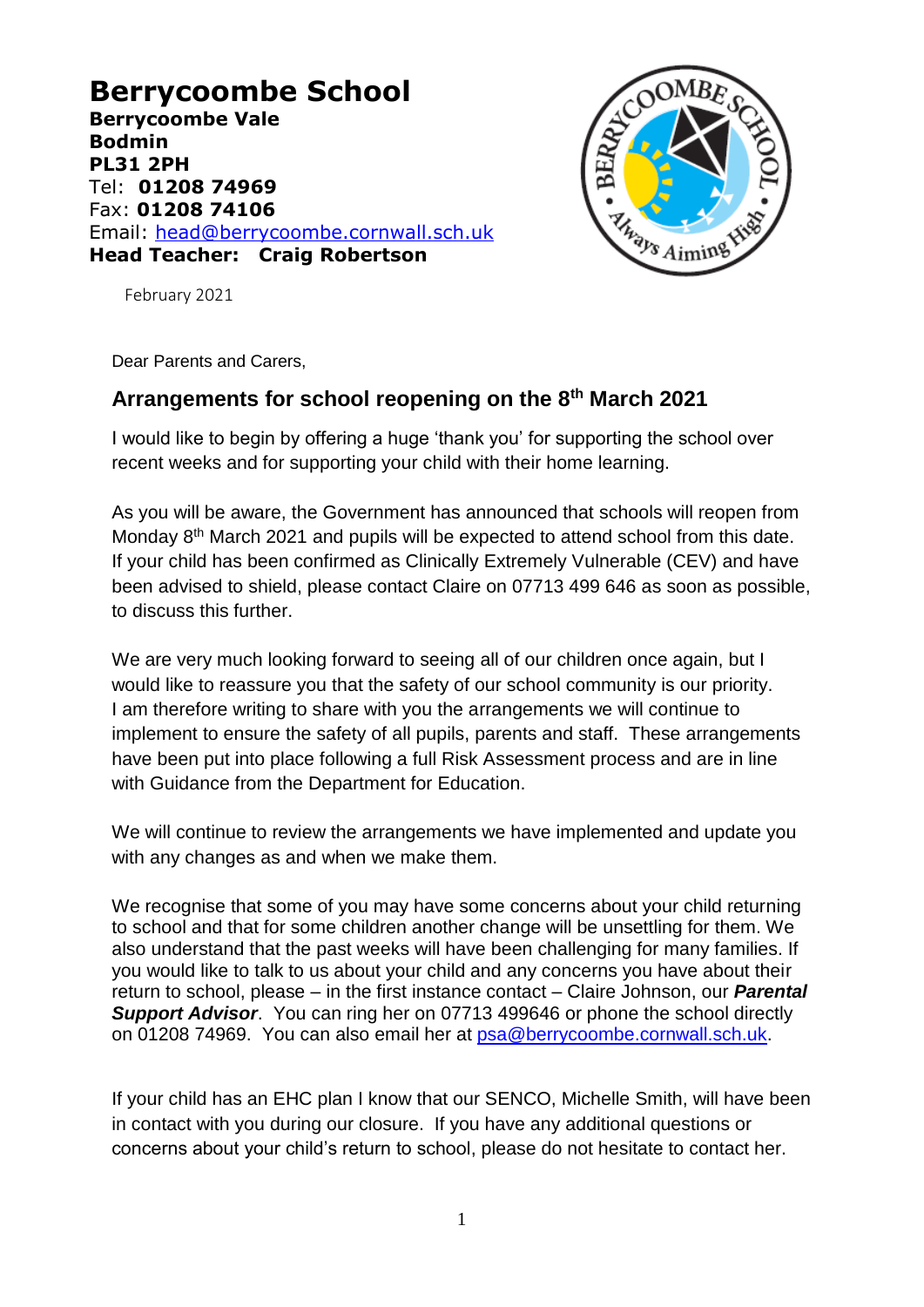Children attending school need to follow all the usual attendance guidance and parents are asked to phone us if their child cannot attend on any given day.

## **Arrangements for the start and end of the school day- Staggered Daily Start**

The beginning and end of the school day are the busiest times for children and adults congregating together in one place and maintaining safe distances within normal arrangements can be a challenge. We have implemented the following measures for when pupils return to school:

In order to ensure arrangements are as safe and secure as possible we will be operating a staggered start for different year groups each day. The key messages are:-

- When entering school premises, we are asking parents to wear a face mask. This protect you but also the children arriving and leaving who are not wearing masks.
- Only one adult to drop off and collect pupils.
- Do not congregate around school gates.
- Be on time. Not early to avoid groups forming and not late to ensure you do not arrive at the same time as another year group.

| <b>Year Group</b> | <b>Entry/Exit Point</b> | <b>Start Time</b> | <b>Finish</b> |
|-------------------|-------------------------|-------------------|---------------|
| Reception         | <b>Main Gate</b>        | 8.45am            | 2.30pm        |
| Y R/1             | <b>Main Gate</b>        | 8.45am            | 2.30pm        |
| $Y$ 1/2           | <b>Main Gate</b>        | 9am               | 2.45pm        |
| Y <sub>2</sub>    | <b>Main Gate</b>        | 9.05am            | 2.50pm        |
| $Y_3$             | <b>Bottom Gate</b>      | 8.50am            | 2.35pm        |
| Y <sub>4</sub>    | <b>Main Gate</b>        | 9.05am            | 2.50pm        |
| Y <sub>5</sub>    | <b>Bottom Gate</b>      | 8.55am            | 2.40pm        |
| $Y_6$             | <b>Bottom Gate</b>      | 9am               | 2.45pm        |
| $\sim$            |                         |                   |               |

#### -3-

### **Maintaining a safe school environment**

I would like to take this opportunity to remind you of the preventative measures the school has put in place in order to minimise the spread of infection.

As per the advice from the government, the following actions for infection control remain in place: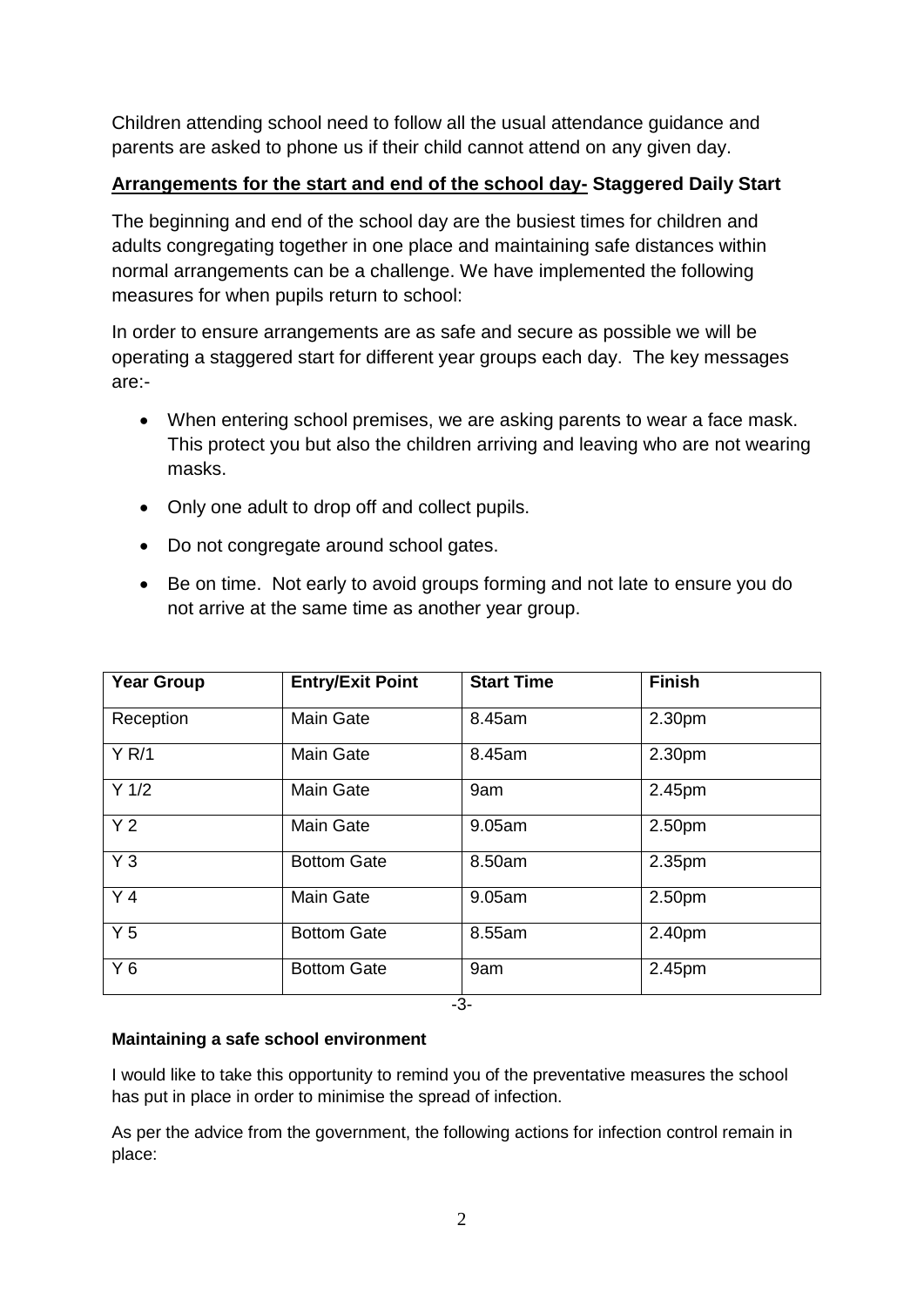- Displaying Coronavirus Infection Control Measures information posters around the school
- Encouraging good hygiene by promoting the importance of handwashing for at least 20 seconds with warm water and soap in the following circumstances:
	- Before leaving home
	- On arrival at school
	- After using the toilet
	- After breaks and sporting activities
	- Before food preparation
	- Before and after eating any food, including snacks
	- Before leaving school
	- At regular intervals throughout the day.
- Installing alcohol-based hand sanitiser dispensers that contain at least 60 percent alcohol throughout the school
- All staff members will wear face coverings when outside of their own bubbles.
- Ensuring pupils and staff understand that they must cover their cough or sneeze with a tissue, then throw the tissue away
- Ensuring frequently touched objects and surfaces are cleaned and disinfected more regularly than usual
- School cleaned every night by a team of cleaners following latest DFE guidance.
- Calling NHS 111 if someone becomes unwell, isolating any unwell people in a separate room, and providing a separate toilet, where possible
- Isolated classes (class bubbles) with no interaction between classes (including at lunch time- meals eaten in class and play time- children zoned and timetabled)
- Emphasis on outdoor learning in isolated zoned areas on the school site (we are lucky as we have a very large school site)

As an important part of our school community, I would ask that you continue to encourage good infection control practices, such as thorough handwashing, at home and keep your child informed about the things they can do to discourage the spread of infection.

In line with the current NHS and Government advice, you should keep your child at home if they develop Coronavirus symptoms for a period of seven days. Symptoms include a high temperature and/or a new, continuous cough. Where symptoms continue after seven days, or begin to worsen, you should call 111. If someone in your child's household has symptoms, your child must self-isolate for 14 days from the day the other person's symptoms started. This is because it can take 14 days for symptoms to appear. More information regarding symptoms and actions can be found on the NHS website [\(https://www.nhs.uk/conditions/coronavirus-covid-19/\)](https://www.nhs.uk/conditions/coronavirus-covid-19/).

If you think your child may have been exposed to or has Coronavirus, or if your child receives a positive test result for Coronavirus, please contact the school on 01208 74969 at the earliest opportunity.

### **The School Day**

To minimise the number of pupils and staff assembling for periods of time, we have made the following changes to the school day: